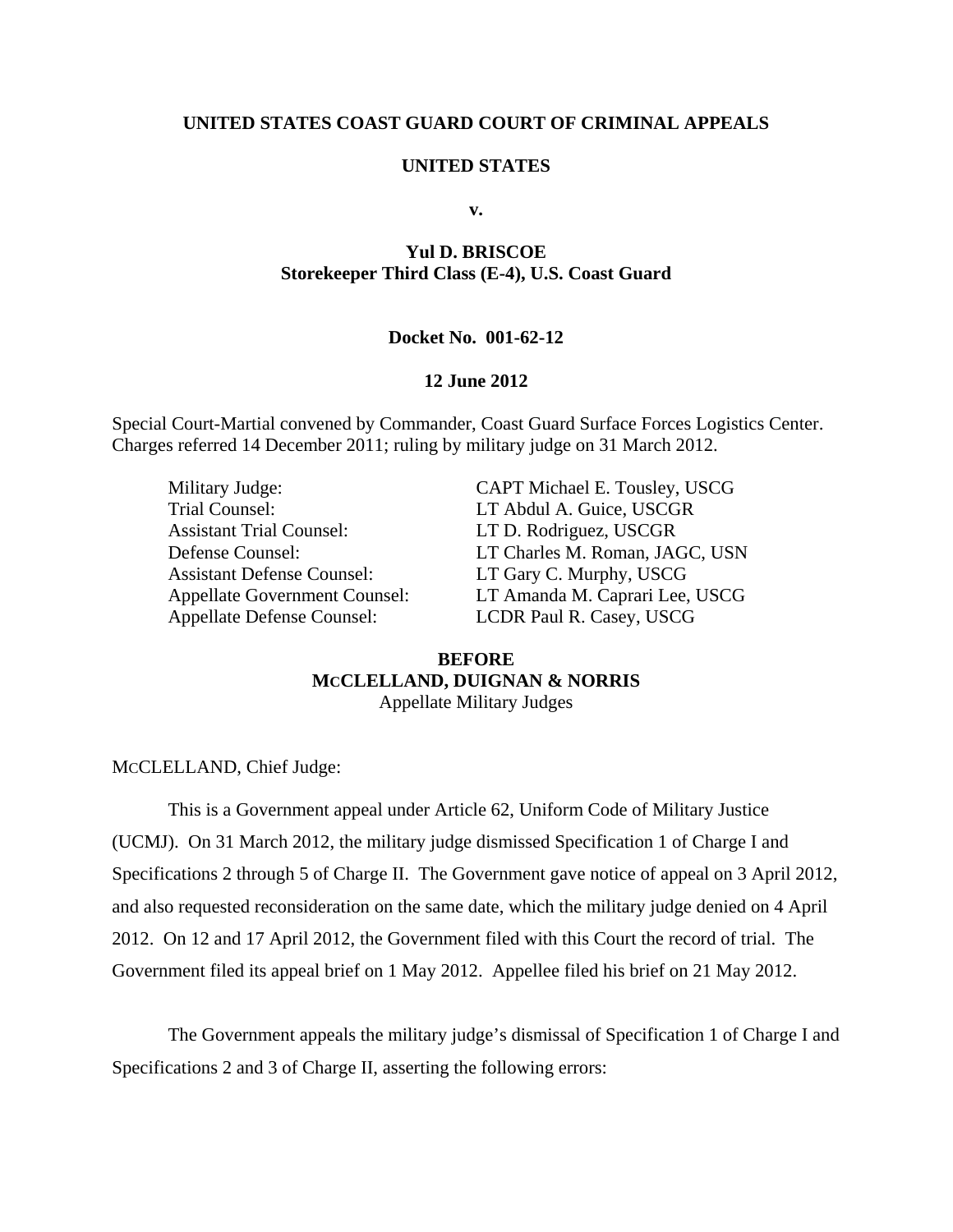- I. The military judge abused his discretion when he predicated his ruling on findings of fact that are not supported by the evidence of record.
- II. The military judge abused his discretion when he failed to consider the relevance of Ms. D's testimony when deciding whether there was an adequate substitute to Ms. Z's testimony.
- III. The military judge committed legal error when he concluded that Ms. Z could provide character evidence relevant to Ms. M's alleged drug use because such testimony is inadmissible under M.R.E. 404(a)(2).

We reject the third issue summarily, as it does not appear that the military judge drew the conclusion the Government attributes to him. We affirm the military judge's ruling in substance, but we find procedural error. The military judge properly could have abated the proceedings as to the contested specifications, but he erred in dismissing the specifications.

### **Proceedings Below**

The accused was charged with, among other things, a false official statement for telling a Coast Guard Investigative Service (CGIS) special agent that Ms. M, a civilian, was a habitual drug user (Charge I Specification 1); and assault and battery against Ms. M, whom he was dating at the time, in four instances on three different dates (Charge II Specifications 2-5).

The defense moved to dismiss Specification 1 of Charge I and Specifications 2 through 5 of Charge II because a material witness, Ms. Z, was unavailable, having been deported. (Defense Motion to Dismiss: Charge I, Specification 1 and Charge II, Specifications 2-5, dated 23 March 2012 (hereinafter Defense Motion to Dismiss), at 1.) According to an affidavit of Ms. Z, she had known the accused for almost four years, since June 2007, and had "been in a relationship" with him until at least summer 2010; she had met Ms. M in September, at some point had a conflict with her that became physical, and a day later witnessed a physical altercation between Ms. M and the accused. (Ms. Z's affidavit dated 13 April 2011, enclosed with Defense Motion to Dismiss.) The latter altercation was apparently the basis for Specifications 4-5 of Charge II, alleged to have occurred on 25 November 2010.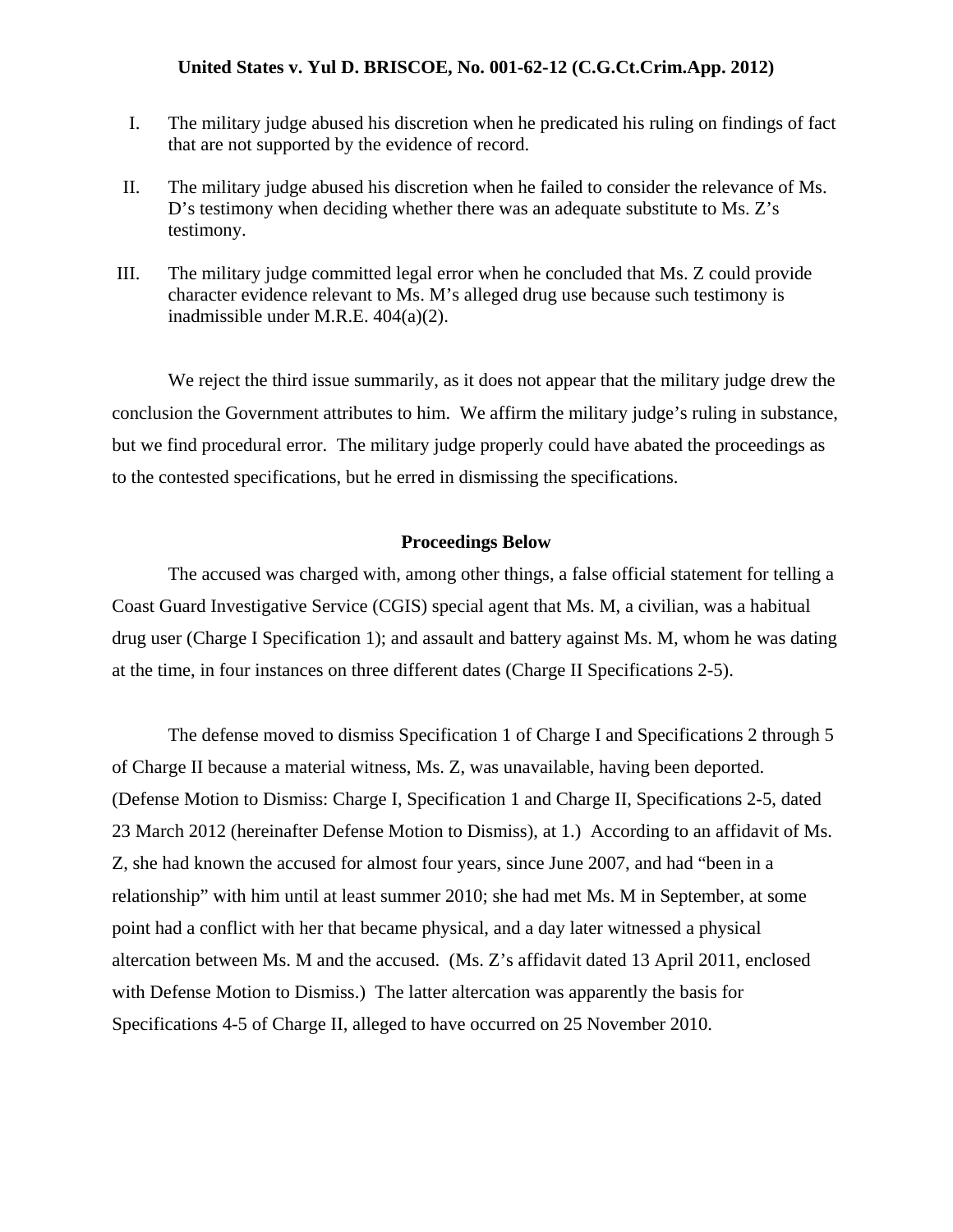The defense argued that Ms. Z was an essential witness with respect to Specifications 4-5 of Charge II, being the sole witness other than the participants to the altercation. (Defense Motion to Dismiss at 6.) The defense also argued that Ms. Z was an essential witness for all of the specifications alleging assault upon Ms. M because she, Ms. Z, was a proper witness as to Ms. M's "aggressor-type nature based on [Ms. Z's] past interactions with Ms. [M]." (Defense Motion to Dismiss at 7.) The defense further claimed that Ms. Z could testify concerning Ms. M's drug use, although there was no evidence to support this claim. (*Id*.)

The Government's response opposed the motion to dismiss, largely focusing on Specifications 4-5 of Charge II. (Government's Response to Defense Motion to Dismiss Charge I, Specification 1 and Charge II, Specifications 1-2 [sic], dated 30 March 2012 (hereinafter Government's Response).)

The military judge granted the motion to dismiss, citing Rule for Courts-Martial (R.C.M.) 703(b)(3), Manual for Courts-Martial, United States (2008 ed.), upon finding as facts that Ms. Z had had a four-year relationship with the accused; that the accused, Ms. Z and Ms. M had intermittent social interaction; that Ms. Z was an essential percipient witness to the assaults alleged in Charge II, specifications 4 and 5; and that Ms. Z "had sufficient interaction with both the Accused and the alleged victim to provide character evidence relevant and necessary to a fact finder to make a culpability determination as to specification 1 of Charge I and specifications 2 and 3 of Charge II." (Rulings on Defense Motions, dated 31 March 2012.)

The Government requested reconsideration, asserting that there was insufficient evidence to support a finding that Ms. Z had personal knowledge of the matters at issue. As to Charge I, Specification 1, the Government acknowledged that Ms. Z "would be able to comment on the accused's character for truthfulness," but urged that there was no other basis for finding Ms. Z to be an essential witness. (Government Motion for Reconsideration, dated 3 April 2012 (hereinafter Motion for Reconsideration), at 6.) As to Charge II, Specifications 2 and 3, the Government pointed out that Ms. Z was not present for either event, and her speculation or conjecture about it would be inadmissible. (Motion for Reconsideration at 7-8.) The Government's position as to Charge II, Specifications 4 and 5 was more complex, but we need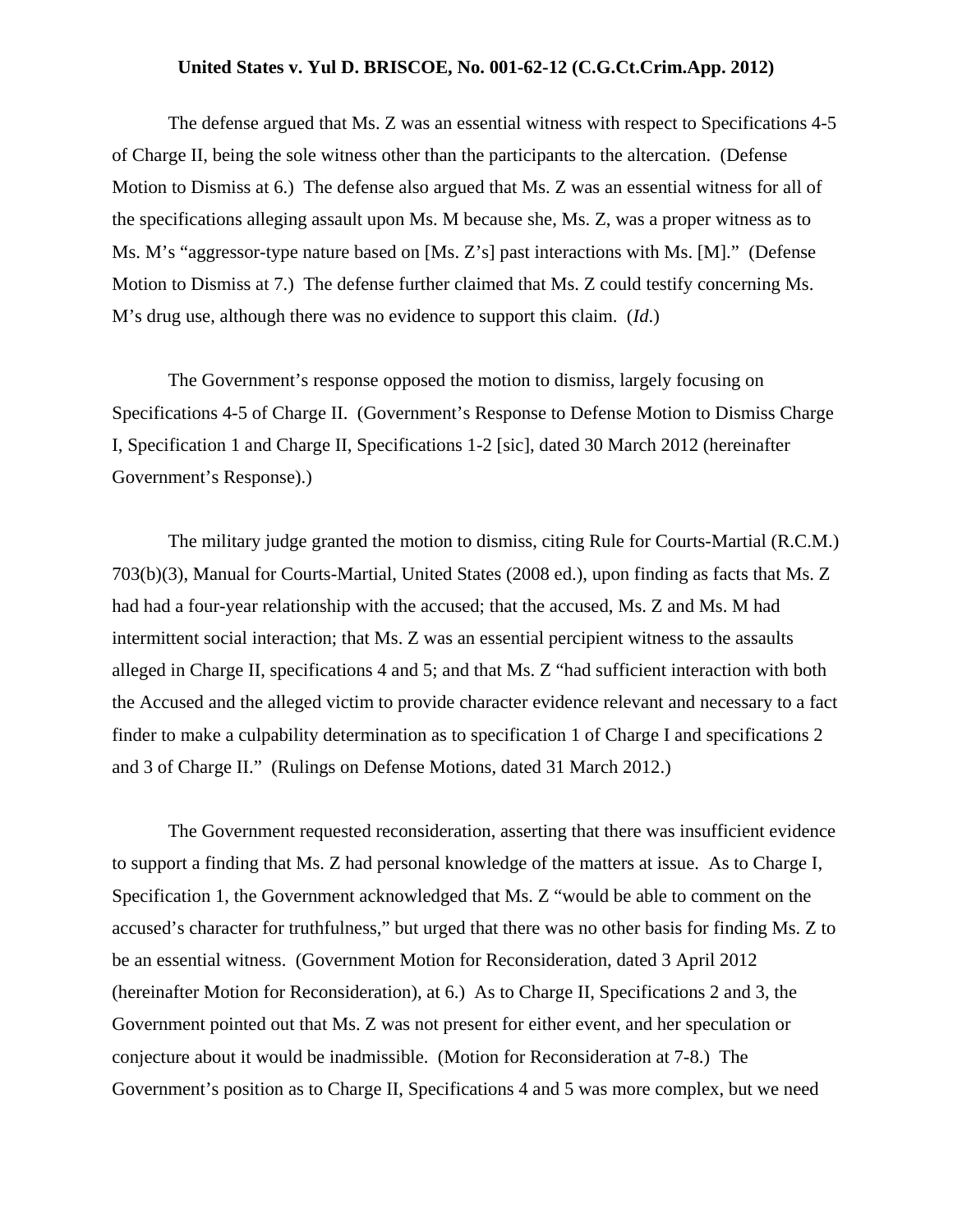not discuss it since the Government is not appealing the military judge's ruling as to those specifications.

The defense opposed the Government's Motion for Reconsideration. (Defense Response to Government Motion for Reconsideration, dated 4 April 2012 (hereinafter Defense Response).) The defense argued that Ms. Z's statement showed that she had had "sufficient contact with [Ms. M] to offer opinion evidence of the alleged victim's aggressor-type nature based on her past interactions with [Ms. M]." (Defense Response at 4.) The defense further argued that Ms. Z's relationship with the accused enabled her to testify regarding the accused's character for peacefulness and truthfulness, and that this made her an essential witness. (Defense Response at 5.) The defense also repeated its earlier proffer concerning Ms. Z's ability to testify concerning Ms. M's drug use, but again provided no evidence. (Defense Response at 6.)

The military judge denied the Government's request for reconsideration.<sup>[1](#page-3-0)</sup> (Ruling on Government Motion for Reconsideration, dated 4 April 2012.)

#### **Appellee's Motion to Attach**

As part of its Answer and Brief, Appellee moves to attach Appendix A, described in the brief as NCIC Record of Criminal Activity for [Ms. D]. The Government opposes the motion. We decline to grant the motion to attach Appendix A, a document presented without authentication or other foundation such as would be expected before admitting it as evidence at trial. Appendix A would not make any difference to our decision. The motion to attach is denied.

<span id="page-3-0"></span><sup>&</sup>lt;sup>1</sup> The military judge noted that the defense had "provided additional evidence in support of this court's findings of fact." The Defense Response had listed as enclosures an email from the Government of 21 March 2012 and a witness response from the Government of 3 April 2012, apparently in support of the military judge's finding of fact that the Government had been unable to locate Ms. Z to serve as a witness. The witness response is in the record (Government Response to Defense Witness List Request Dated 23 March 2012, dated 3 April 2012), but the email is not included in the record. Based on the description of it in the Defense Response, its absence does not matter.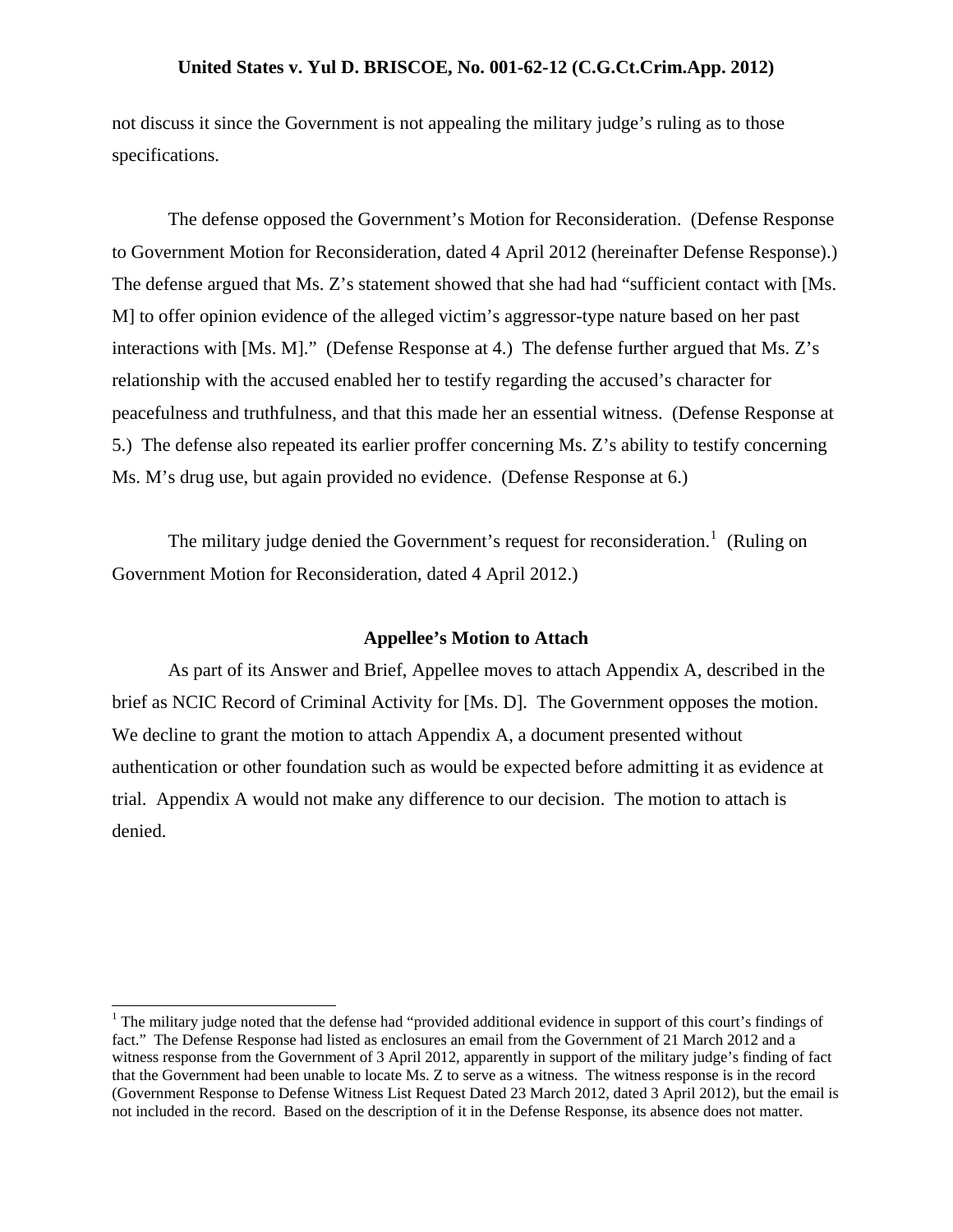## **Applicable law, Scope and Standards of Review**

Under Article 62, we act only with respect to matters of law. We review the military judge's decisions for abuse of discretion. We reject his findings of fact only if they are clearly erroneous or not supported by the evidence.

The law the military judge applied in his ruling and that we apply on this appeal is the following extract from R.C.M. 703(b)(3): "[I]f the testimony of a witness who is unavailable is of such central importance to an issue that it is essential to a fair trial, and if there is no adequate substitute for such testimony, the military judge shall grant a continuance or other relief in order to attempt to secure the witness' presence or shall abate the proceedings . . . ."

#### **Whether certain findings of fact are supported by evidence**

Before this Court, the Government asserts that the accused presented no evidence to support a finding of fact that Ms. Z knew of Ms. M's drug use, and insufficient evidence to support a finding of fact that Ms. Z could provide opinion evidence as to Ms. M's aggressiveness.

The military judge's finding of fact at issue stated that Ms. Z "had sufficient interaction with both the Accused and the alleged victim to provide character evidence relevant and necessary to a fact finder to make a culpability determination as to specification 1 of Charge I and specifications 2 and 3 of Charge II." (Rulings on Defense Motions, dated 31 March 2012.) This finding is vague as to exactly what testimony he considered Ms. Z qualified to provide. However, we begin with the presumption that he did not include testimony on Ms. M's character for drug use, since there was no evidence on this point and the military judge may be presumed to know that he could not find a fact that was completely unsupported. Beyond that, his reference to "interaction with both the Accused and the alleged victim" makes it clear that he intended to include testimony on the character of both the accused and Ms. M.

Clearly the character of Ms. M for aggressiveness was at issue, since it was specifically discussed in the defense's filings. Further, there was evidence on it. Accordingly, we believe the military judge's finding contemplated testimony on that subject. It is obvious to us that the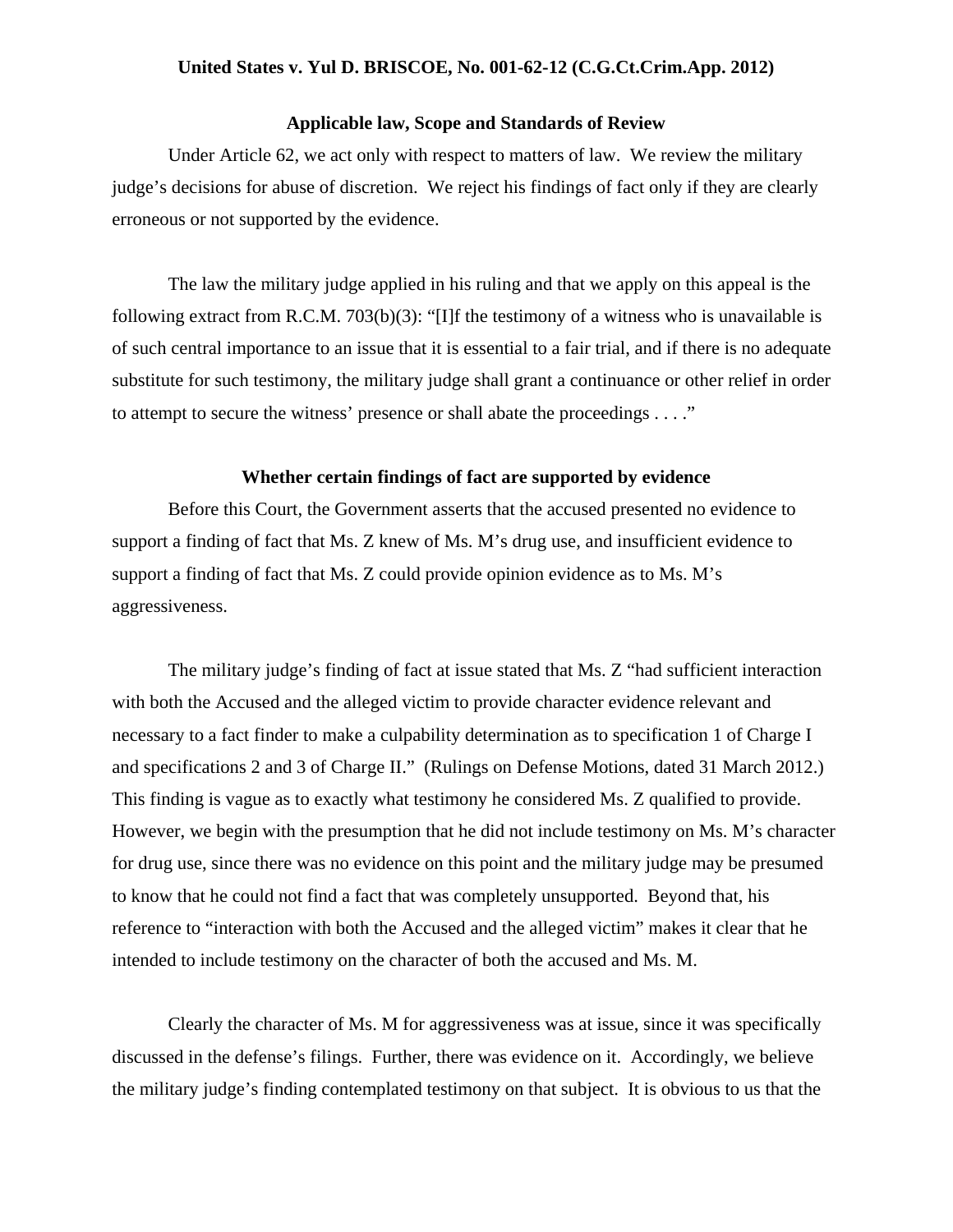accused's character for truthfulness, in defense of Charge I, and his character for peacefulness, in defense of Charge II, would be likely subjects of Ms. Z's testimony to be offered by the defense. Accordingly, we interpret the military judge's finding as contemplating those subjects as well.

Taking the latter subjects first, Ms. Z's lengthy relationship with the accused would certainly qualify her to provide testimony concerning the accused's character for truthfulness and peacefulness. As to these subjects, the finding of fact is certainly not clearly erroneous; it is well supported by the evidence. As to the subject of Ms. M's character for aggressiveness, we think the evidence of Ms. Z's two observations of physical altercations involving Ms. M on two successive days adequately support the military judge's finding that Ms. Z had sufficient interaction with the alleged victim, Ms. M, to provide character evidence on this point. Although it is a closer call, here, too, the finding of fact is not clearly erroneous.

Even if we rejected the finding of fact as to Ms. M's character, the expected testimony concerning the accused's character for truthfulness and peacefulness would be sufficient to make Ms. Z an essential witness. The military judge did not abuse his discretion in ruling that Ms. Z is an essential witness, regardless of the issue of Ms. M's character.

#### **Whether the witness's testimony was cumulative**

Before this Court, the Government asserts that the military judge abused his discretion when he did not consider that Ms. Z's testimony would have been cumulative to that of Ms. D.

The Government's response to the Motion to Dismiss included an affidavit from Ms. D, stating that she was a neighbor of both the accused and Ms. M and had spent time with the two of them. This affidavit arguably would support a finding that Ms. D could testify as to Ms. M's aggressive character, among other things. The Government now argues that Ms. Z's testimony would be cumulative with that of Ms. D and is therefore not essential. We reject the notion that a single witness is sufficient as a matter of law so that a second witness on the same subject cannot be essential. The military judge did not abuse his discretion when he held Ms. Z's testimony to be essential even though Ms. D was presumptively available to testify.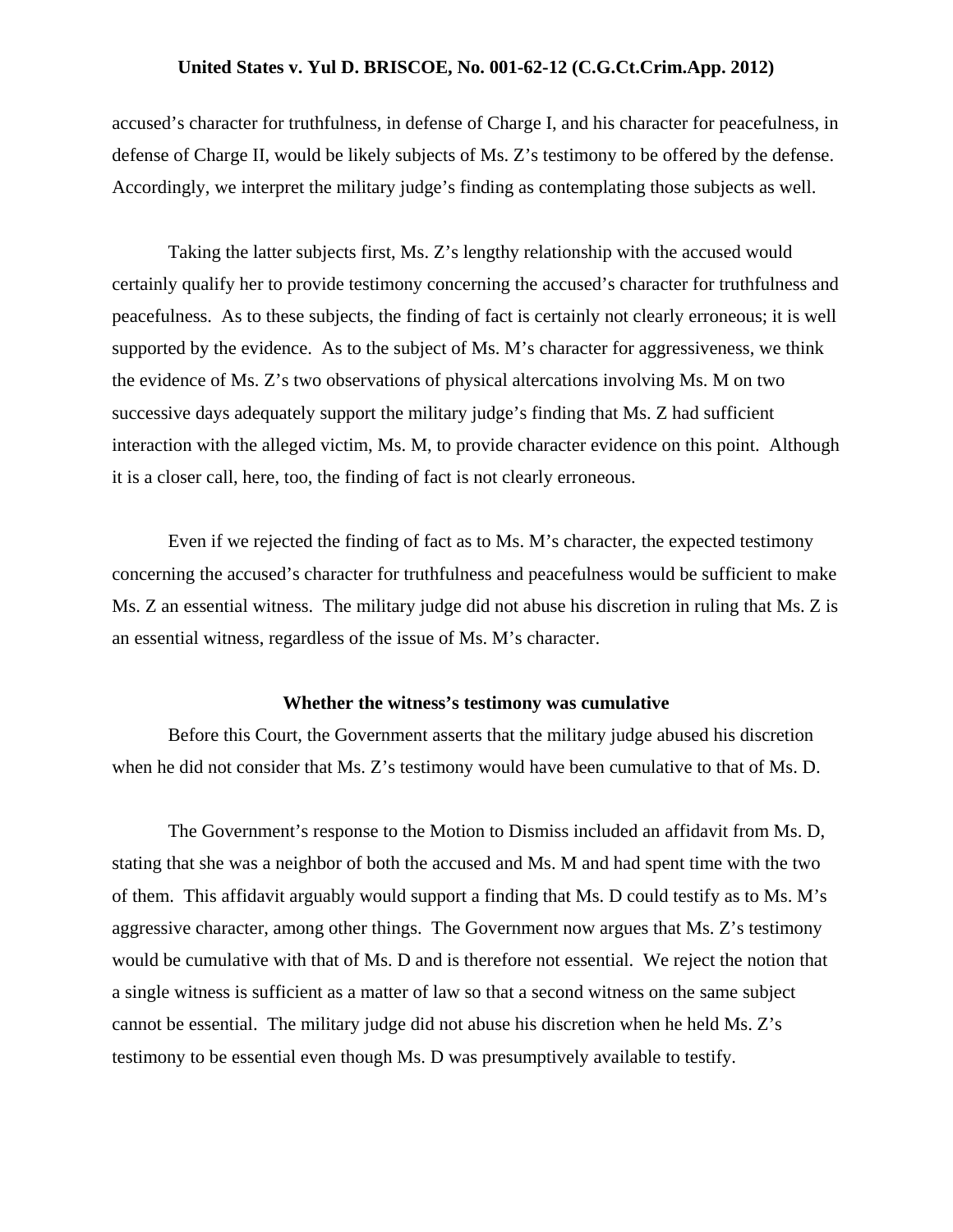In any event, as previously noted, Ms. Z's expected testimony concerning the accused's character for truthfulness and peacefulness would be sufficient to make Ms. Z an essential witness, regardless of the issue concerning Ms. M's character.

#### **Remaining issues**

The Government also appears to contest the military judge's finding of fact that Ms. Z was unavailable to serve as a witness, complaining that there was no evidence in the record that Ms. Z was in fact unavailable, or that the Government had exhausted all efforts to obtain a testimonial substitute. (Appeal and Brief on behalf of the United States at 12.) At the point when the military judge made his ruling, 31 March 2012, this was an understandable assumption, given the uncontested fact that Ms. Z had been deported and the Government's response which appeared to concede that she was unavailable. In the Motion for Reconsideration, the Government intimated that this was a premature conclusion, and expressed a willingness to make further efforts to seek her testimony or find a substitute. (Motion for Reconsideration at 9.) Yet on the same date, the Government responded to a defense witness request with a denial as to Ms. Z: "The government denies this witness due to unavailability and because she is outside of the courts compulsory process under RCM 703 (e)(2)(E)." (Government Response to Defense Witness List Request Dated [2](#page-6-0)3 March 2012, dated 3 April 2012.)<sup>2</sup> Given this concession, which the defense called to his attention (Defense Response at 7), the military judge's denial of reconsideration, implicitly confirming his finding that Ms. Z was unavailable, was not clearly erroneous.

In short, the military judge did not abuse his discretion when he determined that Ms. Z was an essential witness and was unavailable and there was no adequate substitute for her testimony.

However, the military judge erred in dismissing the specifications. Having quoted the language of R.C.M. 703(b)(3) providing for abatement of the proceedings, he proceeded to dismiss the specifications at issue. It appears that he considered abatement and dismissal to be

<span id="page-6-0"></span><sup>&</sup>lt;sup>2</sup> The "Defense Witness List Request Dated 23 March 2012" is not a part of the record. We presume this means the military judge did not have it before him.